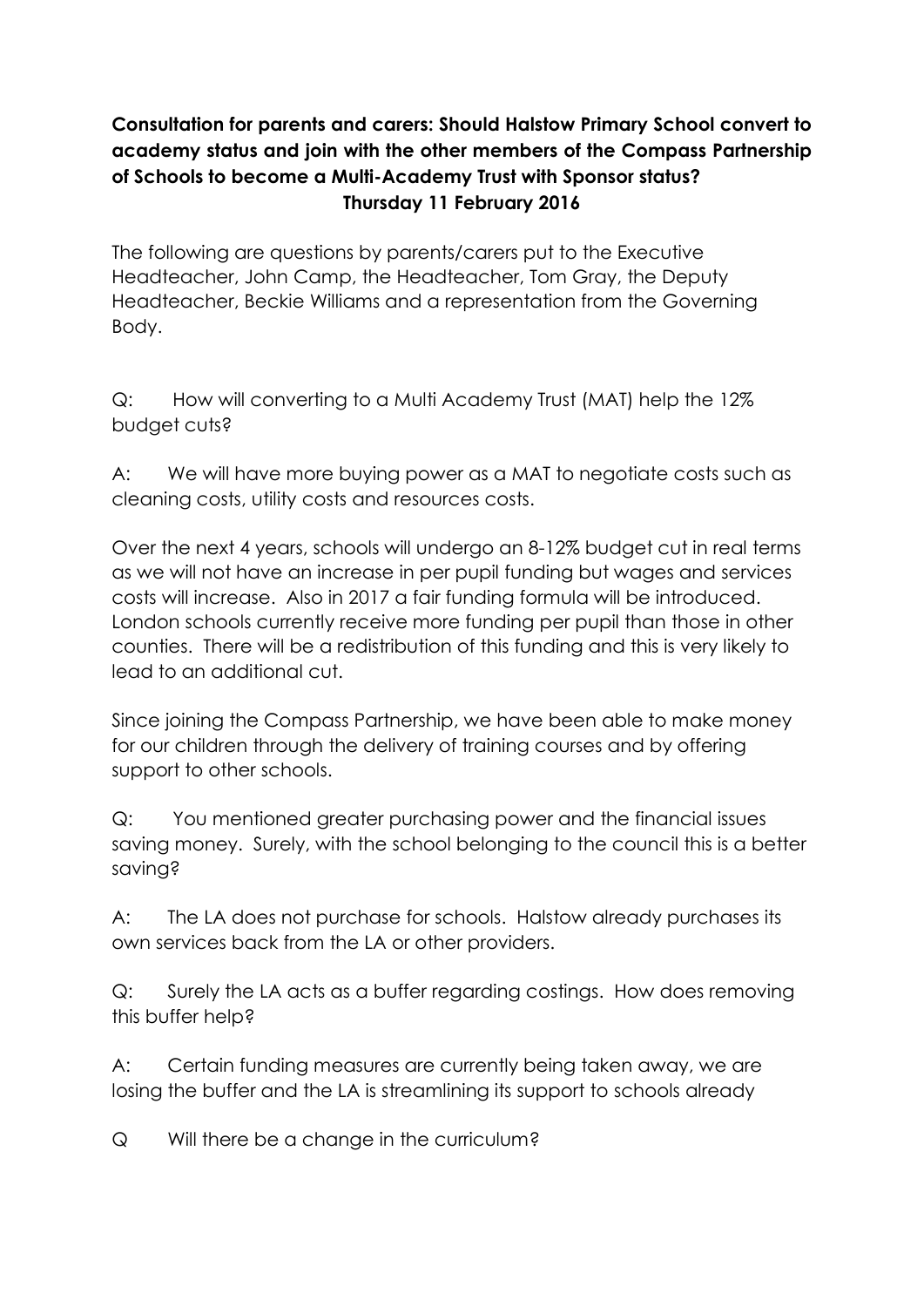A: The curriculum will not change under the MAT. Although at the moment the curriculum is open to changes from the government

Q: Will we have to pay other schools?

A: Each individual school will receive its own funding/budget. There will be a top slice amount, agreed by all schools, to fund central services and activities.

Q: Will there be a period of time in which to manage the change?

A: We will try to maintain what we already have. We will write Articles to enshrine our principles and values.

Q Sponsorship?

A: We are very wary around sponsorship. We are not interested in getting money from a private sponsor. There is no intention to do this, there have been no thoughts of this and it is definitely not an option.

Q: A recent article in the Guardian mentioned CEO in Academies salary in excess of £400k p.a. How can we ensure this does not happen?

A: The Articles will all contain the principles that will underpin our approach to remuneration for staff groups. We are governed, and will continue to be governed, by the National Pay and Conditions documents for our staff, including senior leaders who will all be school based.

Q: Will someone outside the trust make decisions about it?

A: No. All employees will be school based. There will be no central office. All leaders will be leading in schools However, we cannot predict the future but will keep to legally defined articles.

Q Based on trends, what can you show us about how schools remain outstanding? How can this be maintained going forward?

A LA review recently graded Halstow as 'outstanding'. We will still be subject to local monitoring procedures and external inspection from OfSTED if necessary. Halstow School has gone from strength to strength as part of a collaboration. When we first entered the partnership there was a risk and at the time we were reticent. We put in place a 6 month time frame and we could have walked away from it at any point.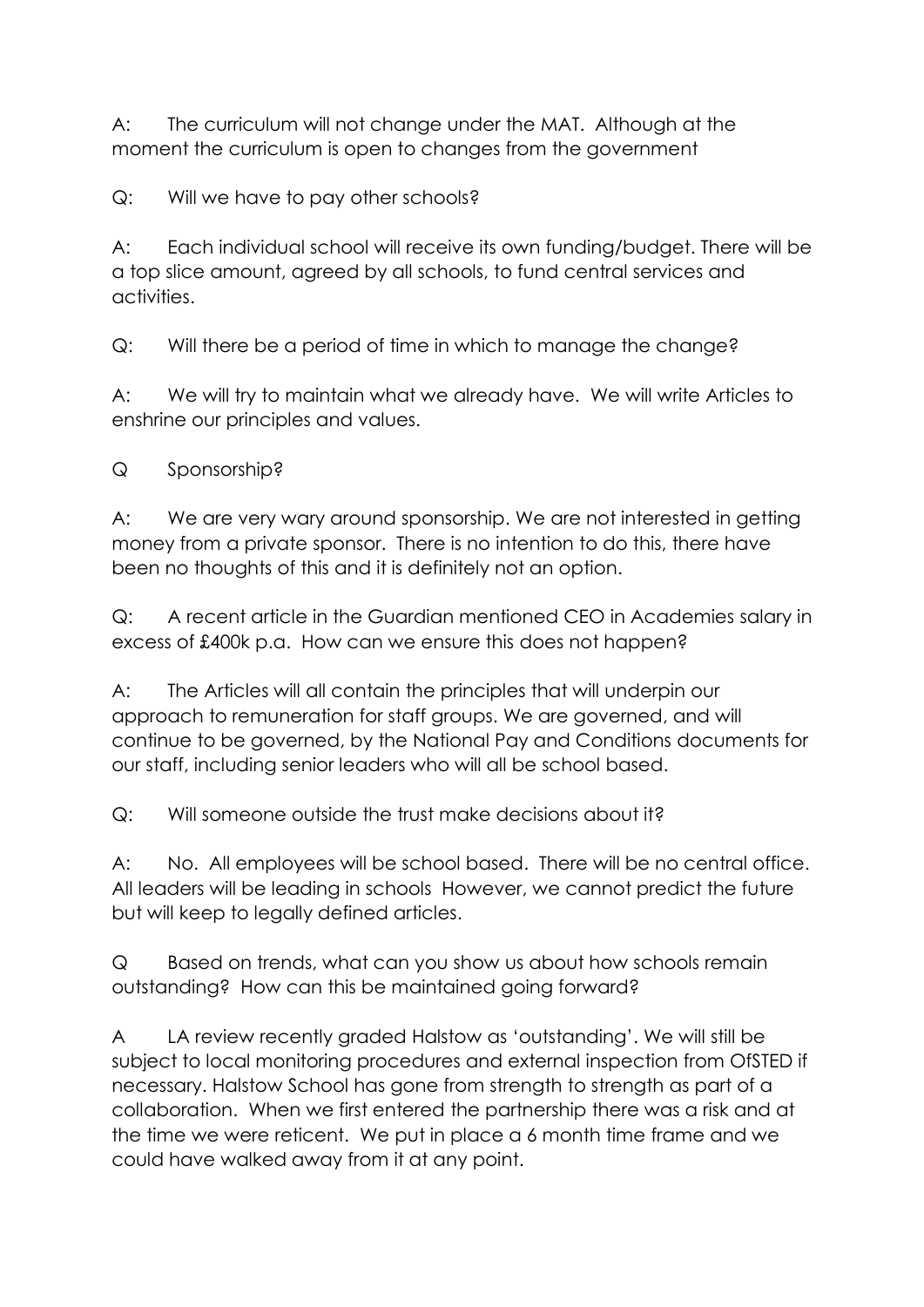However, since Halstow became involved with the Compass Partnership dramatic improvements have taken place along with phenomenal teaching. A MAT is all about keeping that, preserving its strong leadership and about self-preservation – we do not want corporate sponsors coming in.

Q: I am alarmed with the background of governors (the questioner went on to elaborate that this statement was specifically as a result of her awareness that one governor works in an existing academy trust).

A There are clear procedures, we are not here to justify a place on governing body. The parent governor in question joined with a background in education. At the forefront of decisions is what is best for Halstow and the children. Whilst the parent governor works for an academy chain, this has had no influence on any decision to consult. This knowledge has been an asset to governing body. Governors are a professionally challenging group who focus on the needs of the Halstow Community.

Q How do teachers feel about becoming a MAT?

A: TG answered – there are thousands of ways of running a MAT. It is an opportunity to create an imaginative institution. The key behind change is to open out to the community. It is the leadership and the staff which make a difference regardless of the type of organisation

The teachers know the value being part of the Compass Partnership which has brought tremendous benefits, they trust JC and TG. There is strength and togetherness as a team. They are part of the consultation process and their views will influence the Governors' decisions.

All discussions are open, the unions are welcomed in. We are committed to Terms and Conditions remaining the same.

Q How does the support staff feel about becoming a MAT?

A: TG answered – I met with all staff a couple of weeks ago and have been responding to questions. All terms and conditions to remain the same and pensions will remain the same.

There are hugely challenging times ahead but if we go it alone the risk is too high. We don't know everything at this moment in time and I have suggested that staff go to national websites to research themselves. We are still in consultation with staff.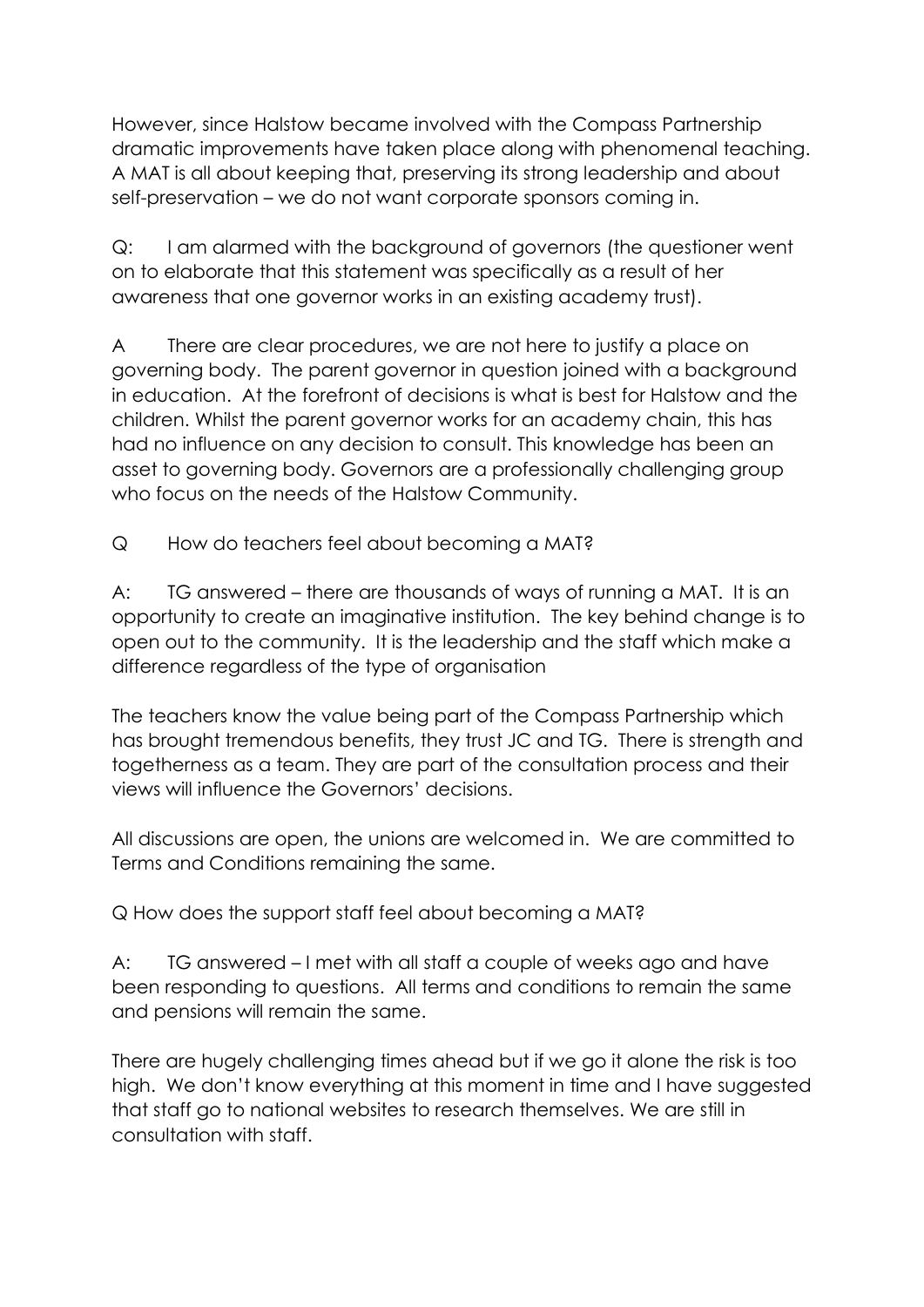Q: I understand the Articles will be written to retain the pay and conditions however in the first year of a MAT there will be plenty of money, but the subsequent years there will be extra costs.

A: We will ensure we capture all of foreseeable costs in planning. We would not be able to convert unless we were financially viable in our planning.

Q: Currently we are a group of primaries. Do you envisage joining secondary schools?

A: We already have some secondary school provision at Willow Dene. We can grow as a MAT and would be interested in developing further secondary provision at some point if that were an option.

Q: Will you put a cap on 10 schools joining a MAT?

A: Successful groups are small groups and we are committed to maintaining quality as a priority. We do not envisage the partnership growing significantly in the future.

Q: Are we committed to the application to join a MAT?

A No, the governing body are at the discussion stage, this is a proposal. The application has not been submitted to date.

Q: How will the MAT be affected if one or two schools from the Compass Partnership do not join?

A: There are no legal ties between schools within the Compass Partnership. If three or four schools agree to convert then we can go forward based upon this number. Schools can leave at any point prior to any decision to convert.

However, joining a MAT now will allow us to be there from the start to shape how it looks. No one wants to be taken over. Everyone feels the same. All staff are behind the Compass Partnership and all that it has brought. We don't want to be left behind. There is no option going forward which doesn't involve change.

Q: If the school is not sustainable will the LA close the school down?

A: No.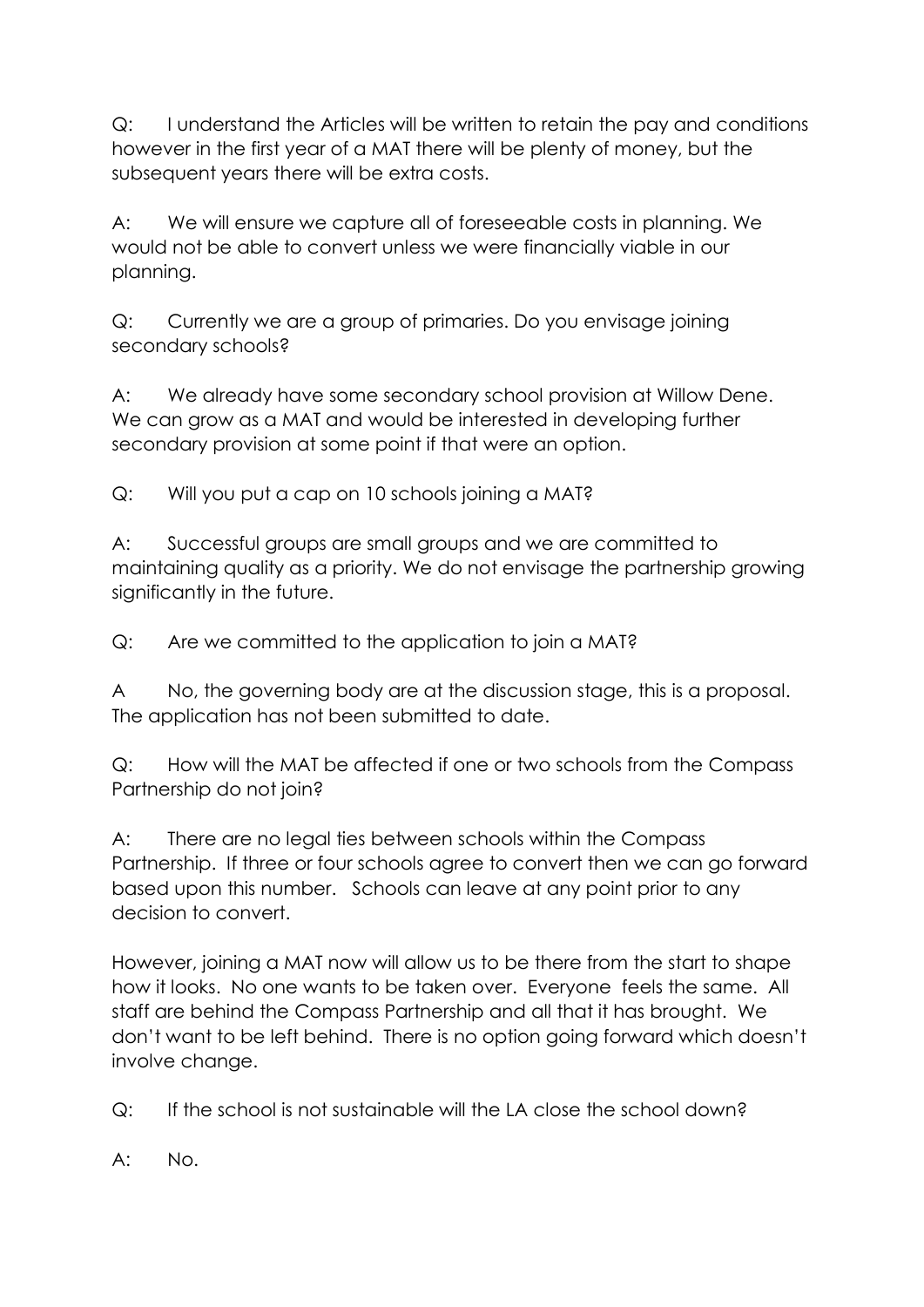Q: Will you need to employ more staff to run the academy?

A: No we will use the current staff who are already carrying out the tasks. We have strong School Business Managers who run the finances of the schools.

Q: If this not reversible, is there any benefit in waiting for four years for the next general election? We are changing the whole educational landscape can we not wait?

A: All the governors have agreed we can't wait to take some action. We need to move forward as a group. The general election will not change anything. Throughout the past years, regardless of which political party was in power, the educational policies have remained pretty consistent regardless of who is in power. We are making decisions from a position of strength.

What is important is that our children do not feel the change.

Q: If one of the schools jumps ship are the benefits as a group lost?

A: As an informal group, yes. As a formal group we could mitigate against this as each school would have bought into the ethos and values that underpin the group.

Q: Can you circulate draft Articles?

A: It is a public document, we will let you know the principles that underpin this.

Q: How can you change the Articles once in place?

A: Members would need to go through a formal process of consultation to change articles.

Q: Can parents have a vote? This is such an important, irreversible decision.

The purpose of the consultation is to get views and for the governors to draw on these to decide the future of the school. The governors have been elected to make decisions. We are taking the views of all parents into account but the school is not run by parental vote, we are following the process laid down.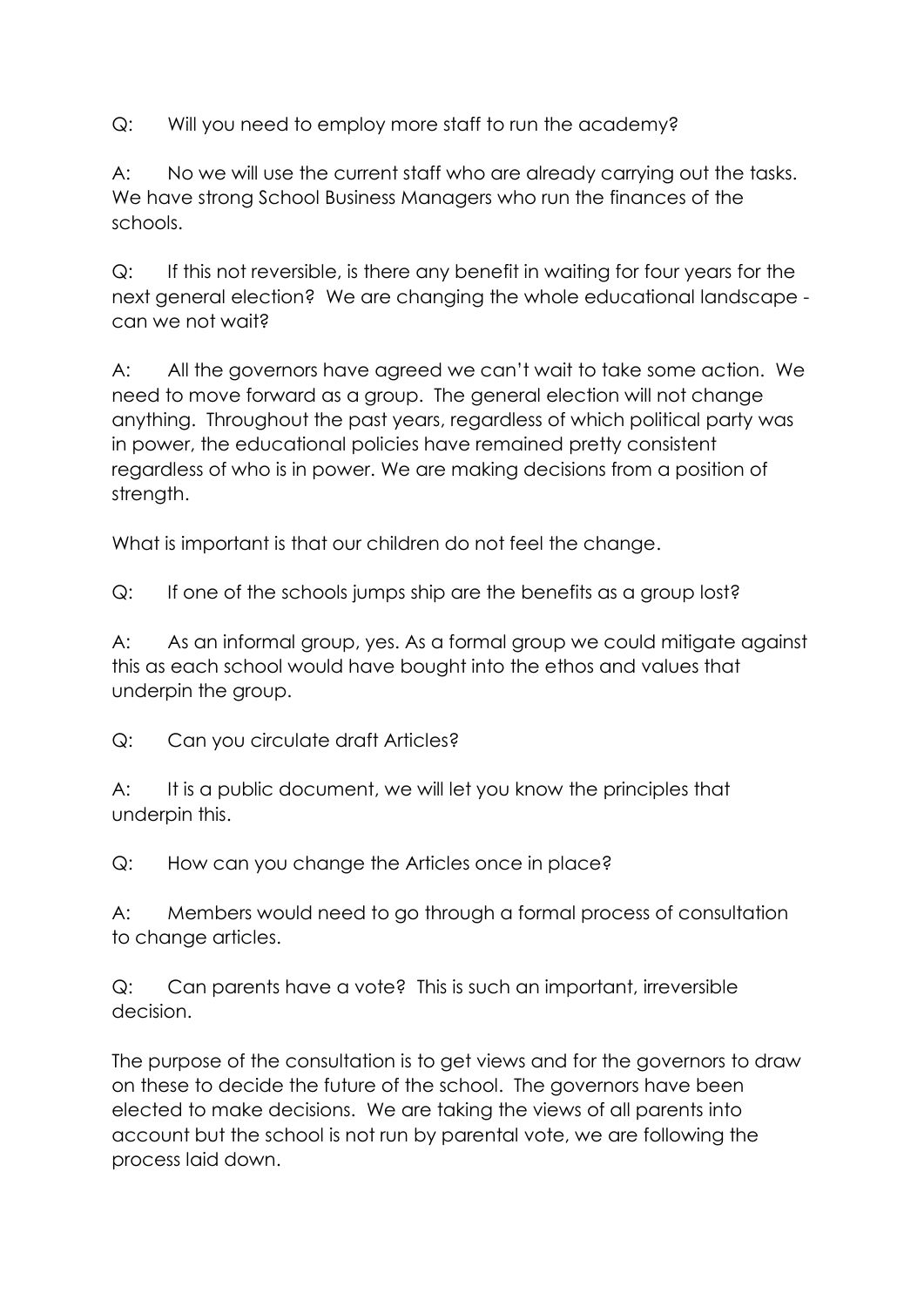The role of the governors is to seek views and to make strategic decisions for the future generations of Halstow Primary School. There has to be some form of change.

The consultation process runs until 14 March. As your governors, you can call us to account at any point.

Q: As a parent I know you want the best for my kids. We need to protect this place for future generations. The HT can retire.

A: The legacy is very important to us.

Q: I note you are saying you have no intention, and, you have no wish to see certain changes … but leadership changes.

A: All schools face insecurities when leaders change regardless of whether they are maintained or not. As a partnership, we will have capacity to grow leaders and secure succession and sustainability for our schools.

Q: Will the admission system change?

A: No, Halstow will continue to be an inclusive school accountable to the local community. We will continue to meet the needs of all children and follow the locally agreed admission code.

Q: Will the level of SEND change?

A: The Compass Partnership and Halstow are committed to meet all SEND needs.

Q: What happens after today? How do we feed back into this consultation?

A: We envisage another opportunity to meet. There are lots of questions coming in and we want the process to be a genuine opportunity for all views to be listened to

Q: Will the individual schools have individual governors?

A: Yes, each school will have its own individual governing body.

Q: Who are the trustees?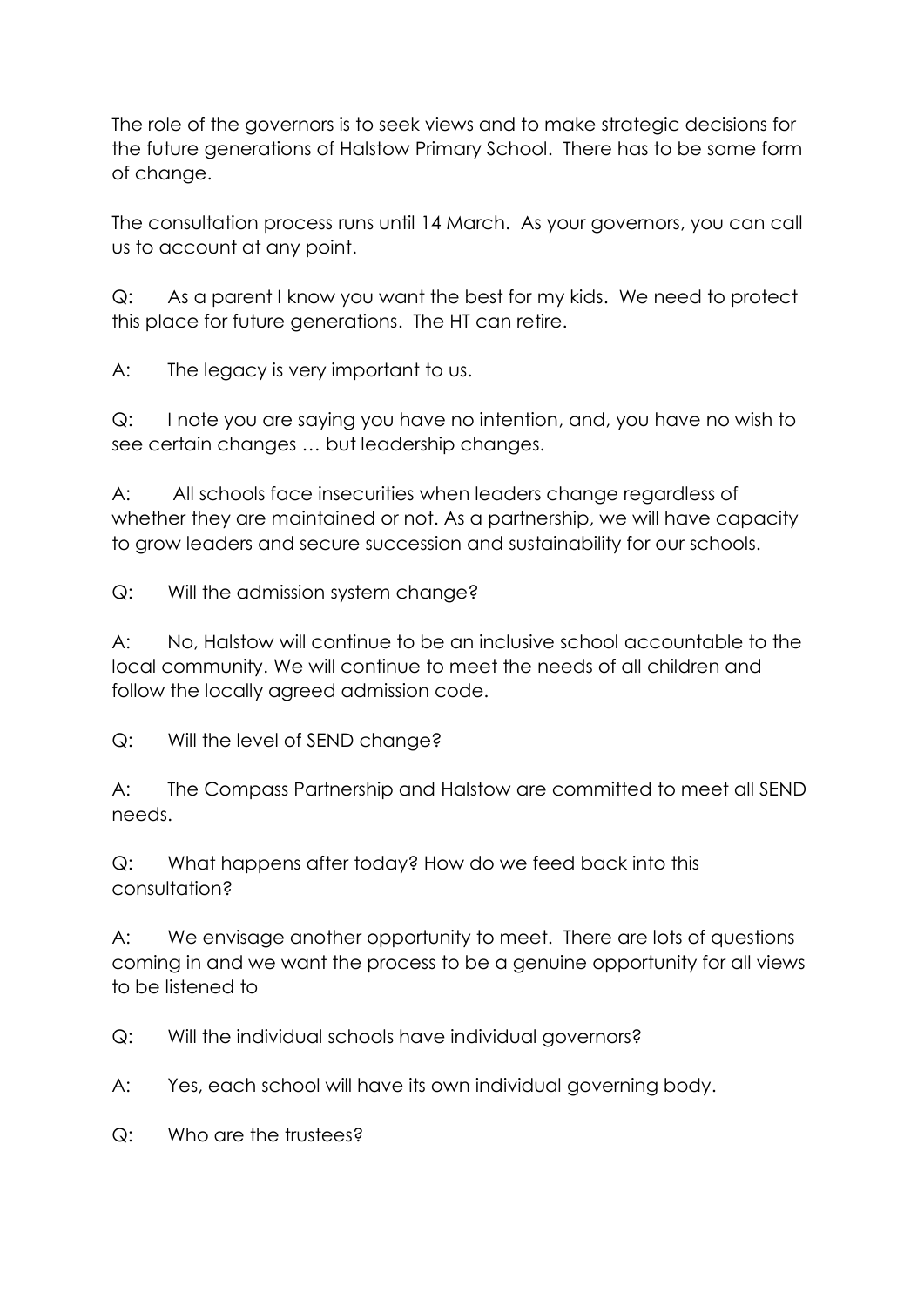A: These will be decided as part of a collaborative process should we proceed.

Q: Is the proposal to start a new MAT or to join another MAT?

A: We will start a new MAT continuing to build develop and nurture what we already have in place. We will be running it; we will be formalising it.

Governors have deliberated for a long time, looking into what is happening nationally. We want to retain our unique character.

The strength we have is not about the structure; it is about the strength of the leadership and staff that work in our schools.

We want to stay the same but have to respond to the changing climate. Whilst we cannot predict what will happen, change definitely will happen.

By keeping within the Compass Partnership, we can share our expertise, develop and retain great leaders. We can preserve our principles and control the strategic direction of the group. There will be no take over – there are no hands on Halstow. We can create a trust of schools who can continue to work together in the way we have done and go from strength to strength

Although there is no compulsion for schools to become academies, we have to do something, either an academy or a hard federation. Schools on their own will be unsustainable.

All decisions taken will be for the good of the children, their families and the community.

Q: Do we lose all ties with the LA?

A: No. The LA retains responsibility for standards, for SEND and place planning. The school will still be accountable to OFSTED and national testing such as the SATs.

The building becomes ours but we continue to lease the land under a 125 year lease from the LA.

Money comes direct to the school from the Department for Education. There is no slice kept back by the LA. Accounts will be audited every year and become a public document for all to see.

Q: What are the other options?